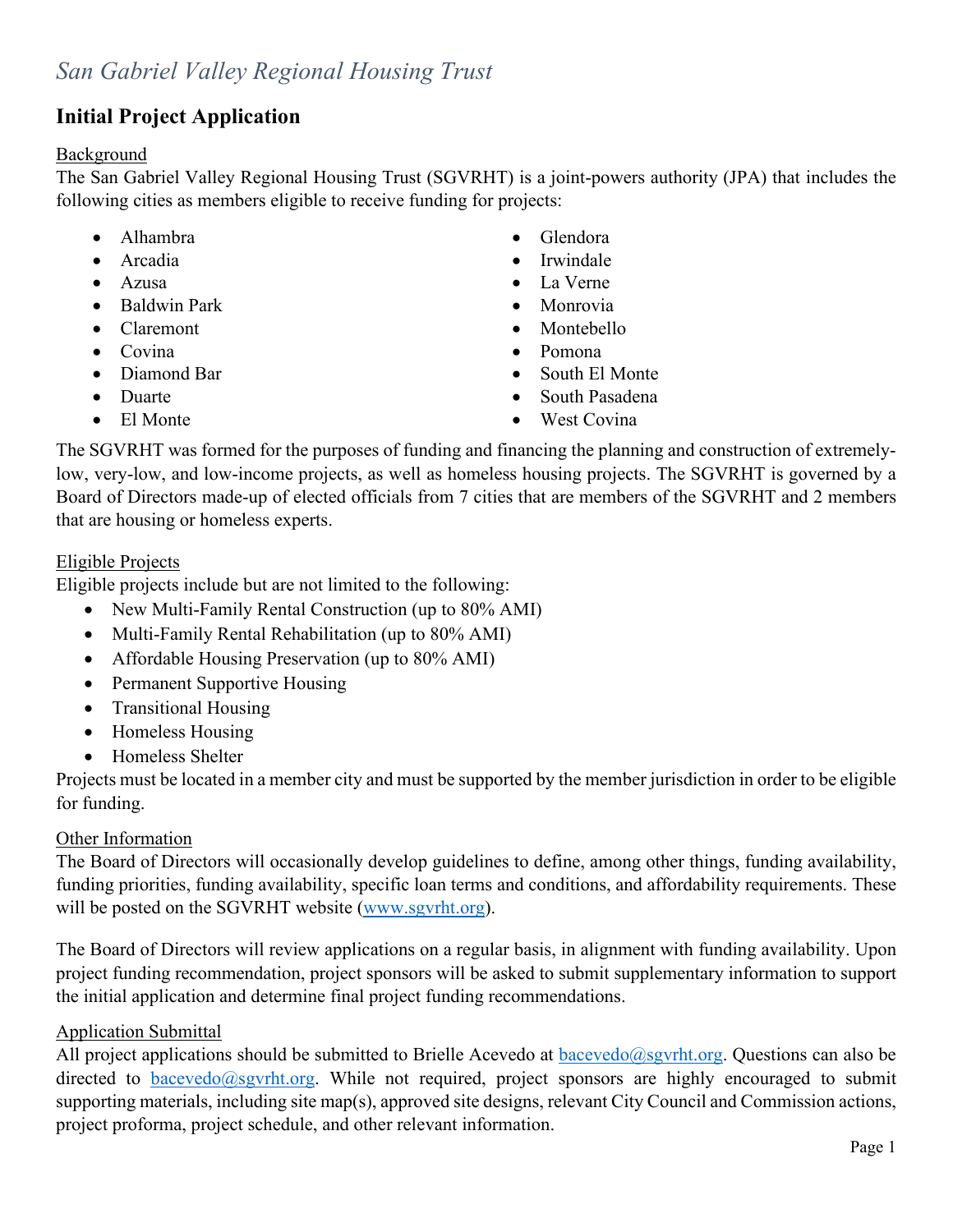# *San Gabriel Valley Regional Housing Trust*

| Applicant:                                                                |                   |  |
|---------------------------------------------------------------------------|-------------------|--|
| Project Contact Name/Title:                                               |                   |  |
| Phone:                                                                    | Email             |  |
| Project Address:                                                          |                   |  |
| Project City:                                                             | Project Zip Code: |  |
| <b>City Contact Name/Title</b>                                            |                   |  |
| Phone                                                                     | Email             |  |
| Project Narrative (Include description of project and population served): |                   |  |
|                                                                           |                   |  |
|                                                                           |                   |  |
|                                                                           |                   |  |
|                                                                           |                   |  |
|                                                                           |                   |  |
|                                                                           |                   |  |
|                                                                           |                   |  |
|                                                                           |                   |  |
|                                                                           |                   |  |
| Project Type (Check all that apply)                                       |                   |  |
|                                                                           |                   |  |
| New Multi-Family Rental Construction                                      |                   |  |
|                                                                           |                   |  |
| Multi-Family Rental Rehabilitation<br>Affordable Housing Preservation     |                   |  |

Permanent Supportive Housing

Transitional Housing

Homeless Shelter

Other \_\_\_\_\_\_\_\_\_\_\_\_\_\_\_\_\_\_\_\_\_\_\_\_\_\_\_\_\_\_\_\_\_\_\_\_\_\_\_\_\_\_\_\_\_\_\_\_\_\_\_\_\_\_\_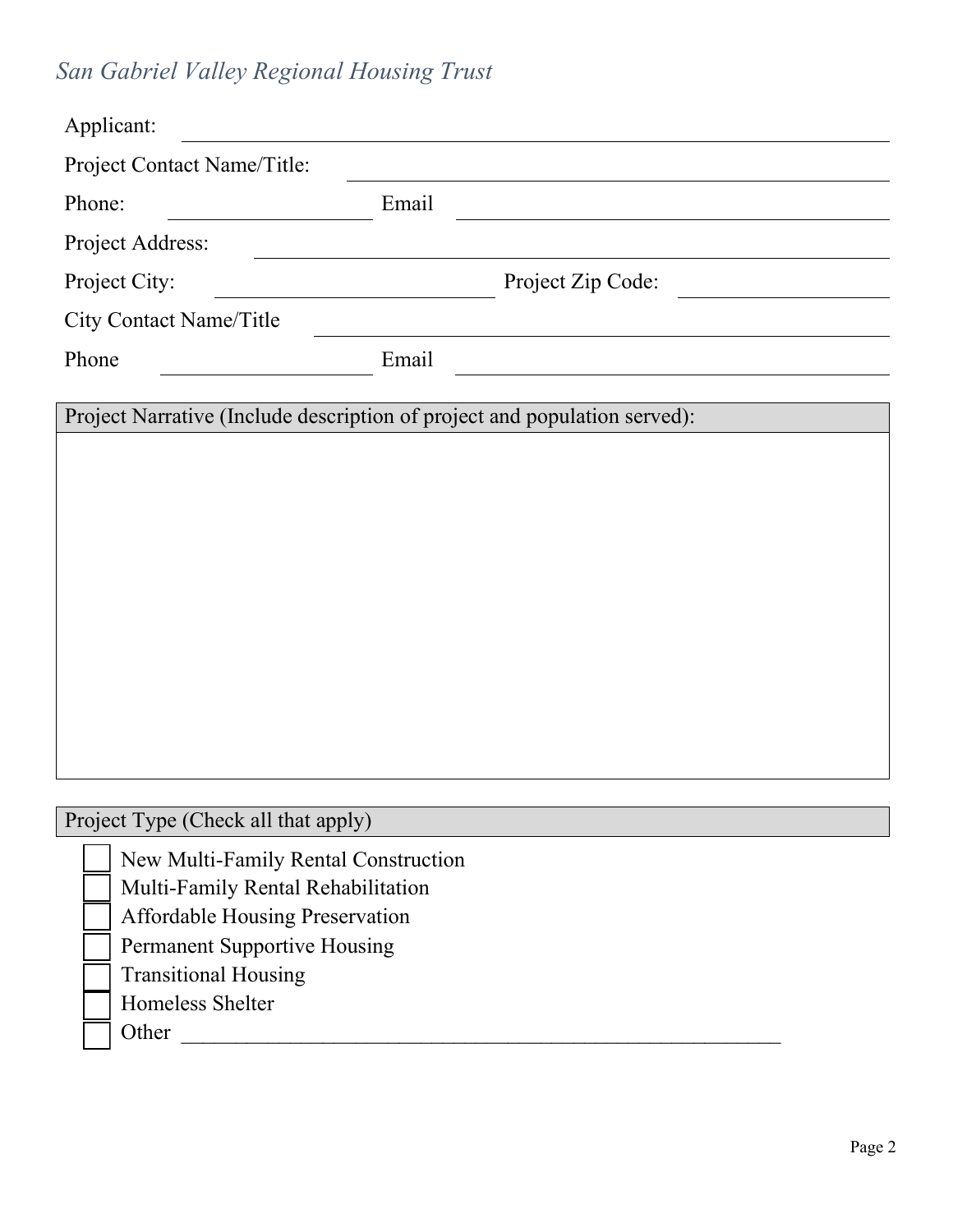## *San Gabriel Valley Regional Housing Trust*

| Units/Beds <sup>1</sup>                                                                                       |                                  |               |
|---------------------------------------------------------------------------------------------------------------|----------------------------------|---------------|
| <b>Extremely Low</b>                                                                                          | <b>Transitional Housing Beds</b> |               |
| Very Low                                                                                                      | <b>Shelter Beds</b>              |               |
| Low                                                                                                           | <b>PSH</b>                       |               |
| Moderate                                                                                                      |                                  |               |
| <b>Above Moderate</b>                                                                                         |                                  |               |
| <b>TOTAL</b>                                                                                                  | <b>TOTAL</b>                     |               |
|                                                                                                               |                                  |               |
| Project Status/Timeline                                                                                       |                                  |               |
| Please provide the dates of completion and/or anticipated timeline.                                           |                                  |               |
| Pre-Development:                                                                                              |                                  |               |
| Land Acquisition:                                                                                             |                                  |               |
| Pre-Construction:                                                                                             |                                  |               |
| Construction:                                                                                                 |                                  |               |
| Occupancy:                                                                                                    |                                  |               |
|                                                                                                               |                                  |               |
| Funding/Financing<br>Please list the source and amount of funding/financing secured and being pursued for the |                                  |               |
| project. Please also include the total funding requested from the SGVRHT. <sup>2</sup>                        |                                  |               |
| Source                                                                                                        | Amount                           | <b>Status</b> |
|                                                                                                               |                                  | Secured       |
|                                                                                                               |                                  | Secured       |
|                                                                                                               |                                  | Secured       |
|                                                                                                               |                                  | Secured       |
|                                                                                                               |                                  | Secured       |
|                                                                                                               | TOTAL:                           |               |
| <b>Total Funding Requested:</b>                                                                               |                                  |               |

<sup>&</sup>lt;sup>1</sup> If units are another type, please include in the "Comments/Additional Information" section.

<span id="page-2-0"></span> $2$  Additional funding should be included in the "Comments" section.